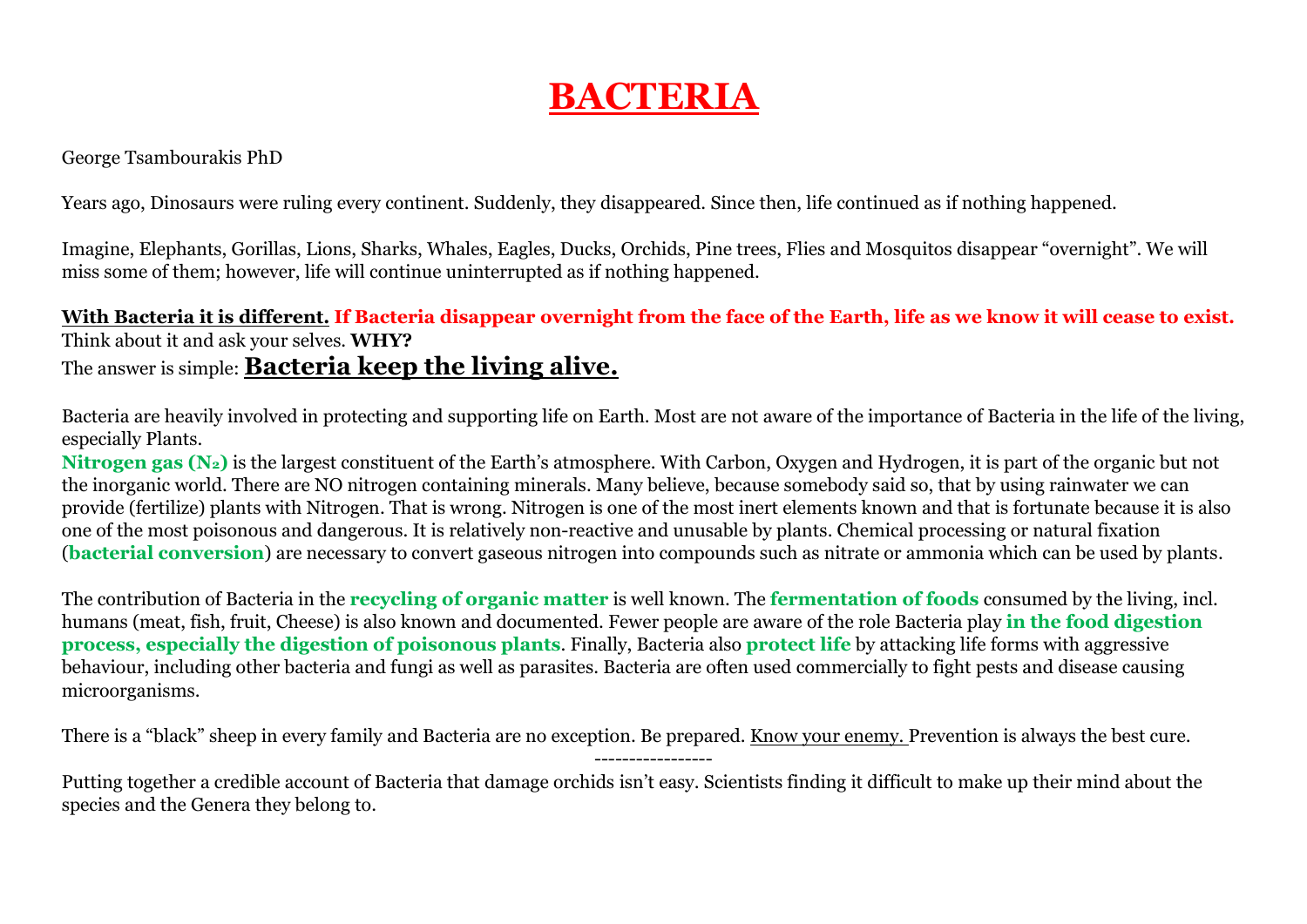Bacteria are tiny, microscopic, mostly single cell micro-organisms capable of multiplying by themselves, by division. Their cells, have neither a membrane enclosed nucleus nor other membrane enclosed organelles i.e. mitochondria and chloroplasts. Bacteria multiply and mutate very rapidly and unlike viruses, do grow in the spaces between cells and do not invade them. Some scientists subscribe the view that Viruses evolved from Bacteria (retrogressive evolution). I do not support that view.

Like all life forms, Bacteria carry genetic material, reproduce and evolve through "natural selection" (survival of the fittest). In my opinion, evolution through natural selection requires a degree of intelligence, it is not easy to adapt and survive; therefore, I believe, all living must have a degree of intelligence.

Bacteria associated with plants are predominantly saprophytes and are of great benefit, helping with the decomposition of dead and rotting plant tissue and organisms as well as with Nitrogen fixation. Only parasitic or "**Phytopathogenic**" bacteria, when present, can cause serious damage. Bacteria exist in various shapes: **spherical = cocci** (Greek coccus = grain, seed), **rod-shaped = bacilli** (Latin baculus = stick), **slightly curved = vibrio**, **spiral-shaped = spirilla**, **coiled shaped = spirochetes**, **threat-like shape = filamenti, etc**.

Phytopathogenic bacteria are predominantly rod shaped **(bacilli)** and have flagella that are aerobic and parasitic, and distinct symptoms and names such as: Brown Rot (**BR**), Brown Spot (**BS**), Bacterial Soft Rot (**BSR**), Bacterial Leaf Spot (**BLS**), etc.

Bacterial infections are more common in tropical and sub-tropical regions and can spread rapidly if left untreated and are destructive and deadly and should be taken very seriously. Fortunately, there are only a few bad bacteria, and symptoms are easy to identify.

#### **Common symptoms**:

When it comes to bacterial infections, veins often limit the growth of a lesion. In other words, bacterial lesions (spots) are more often than not angular or irregular in shape and rarely round.

Translucent lesions and black or brown soft lesions that when squizzed ooze smelly fluids with distinct foul smell especially Erwinia carotovora are normal occurrences.

Misinformed orchid growers and horticulturalists, associate chlorosis (yellowing of the leaves) with Bacterial infections. That assumption is wrong. Bacteria "decompose" leaves, stems, bulbs or roots. The process of decomposition doesn't cause yellowing of the leaves, on the contrary, creates concentrations of greener "lines", "patches" or "spots" that may appear adjacent or around bacteria infected areas (lesions). (See last pic)

The decomposition (re-cycling) of aged yellow leaves is a different process done by different, useful bacteria. In fact, growers use "organic potting mix", fully aware that the starting components, leaves, braches, paper, etc. were re-cycled predominately by Bacteria. The mix is full of micro-organisms including Bacteria.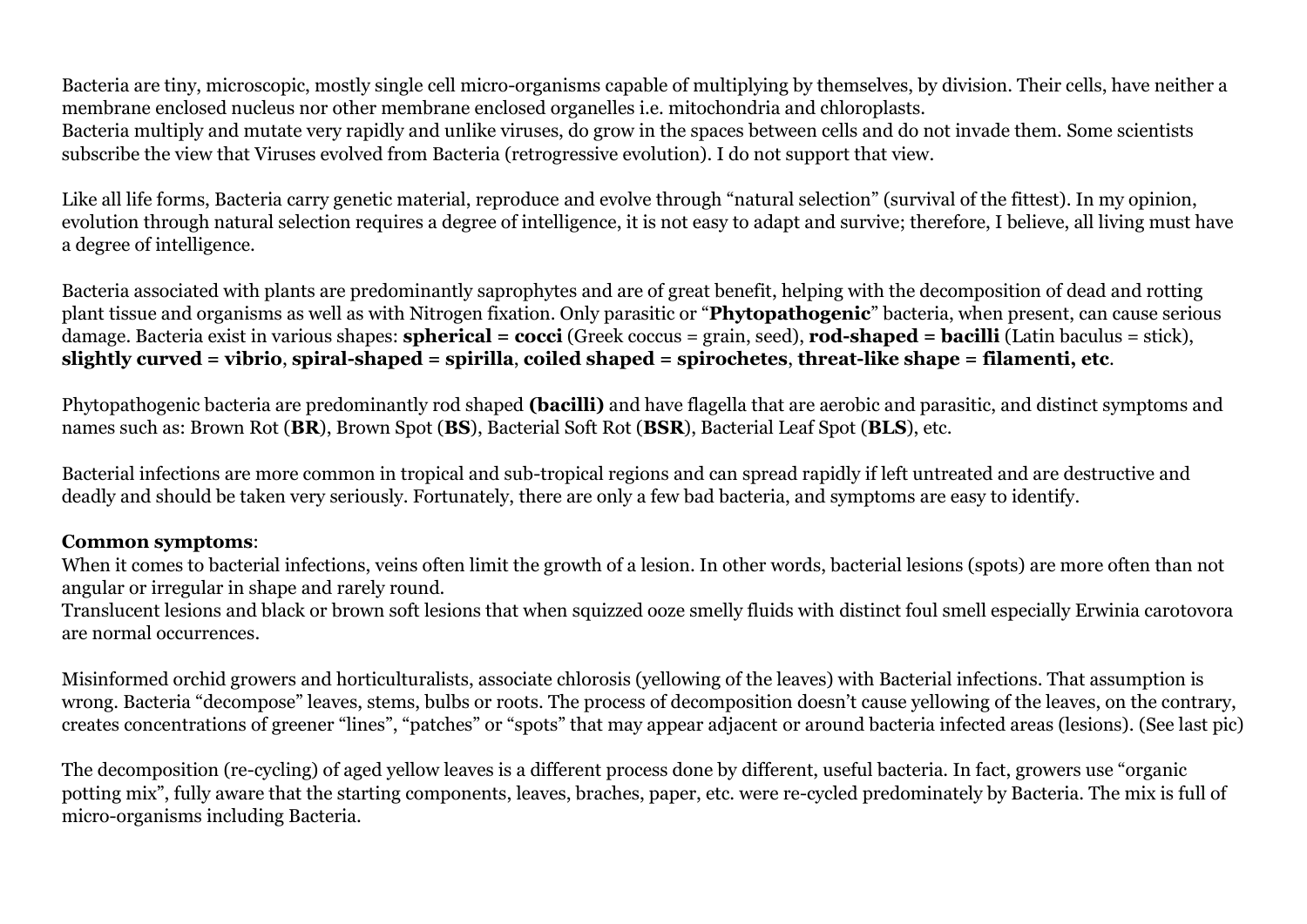It is easy to understand that the perfect growing conditions for Phalaenopsis and Vandaceous orchids, i.e. Temperature and Humidity, are also perfect for the life style of Bacteria. Furthermore, species and hybrids of these two Genera have very attractive for bacteria "fleshy" leaves. In plain English, Phalaenopsis and Vandaceous orchids are by far the most vulnerable plants.

### **Spreading:**

Bacteria require moisture, humidity and stable room temperatures. The spreading of Bacteria occurs during periods of warm weather conditions, high humidity and rain or when watering.

- Water "splashing" on contaminated areas, can "embrace" bacteria and become a Vector. The airborne water droplets, now Vectors, can infect surrounding healthy plants.
- Careless use of contaminated gardening tools, knifes or scissors is also a major source of spreading diseases.
- Sapsucking insects can easily become vectors and contaminate healthy plants and spread the bacteria.

### **Prevention:**

Control can be achieved by simply improving the conditions in the Greenhouse or the area where the Orchid are kept.

- Regularly check plants for any signs of injury, insect bites or unusual lesions. Bacteria must find a wound to invade; therefore plants are vulnerable if some kind of wound is present.
- Bacteria need moisture to survive, multiply and attack. Bacteria do not survive at high temperatures (above 45°C) and dry conditions (0% humidity).
- Air circulation must be adequate for the plants to dry at a reasonable time after watering.
- Quarantine newly purchased plants for a few days.

### **Treatment:**

The best eco-friendly remedies to treat bacterial diseases are: Heat (not suitable to treat orchids), Salt (Not suitable to treat orchids), Honey, Cinnamon, Cassia, Garlic and Hot Chilli. Cinnamon or Cassia powders can be mixed with a vegetable oil, like canola oil, to create a "paste". The paste can be used to smear wounds and prevent infections from spreading. Garlic and Hot Chilli are extremely strong and 100's of year old recipes do exist. Don't use them if you don't know how. Chemicals sold as "Bactericides" do exist but not all work as sold by the manufacturer.

When signs of bacterial infection are noticed, the infected parts such as leaves, bulbs, stems, etc., should be removed (cut) and burned. The plant should be isolated, the wound must be treated and surrounding plants should also attended to with a suitable bactericide.

# **Herbicides, Insecticides, Pesticides or Fungicides do not kill bacteria.**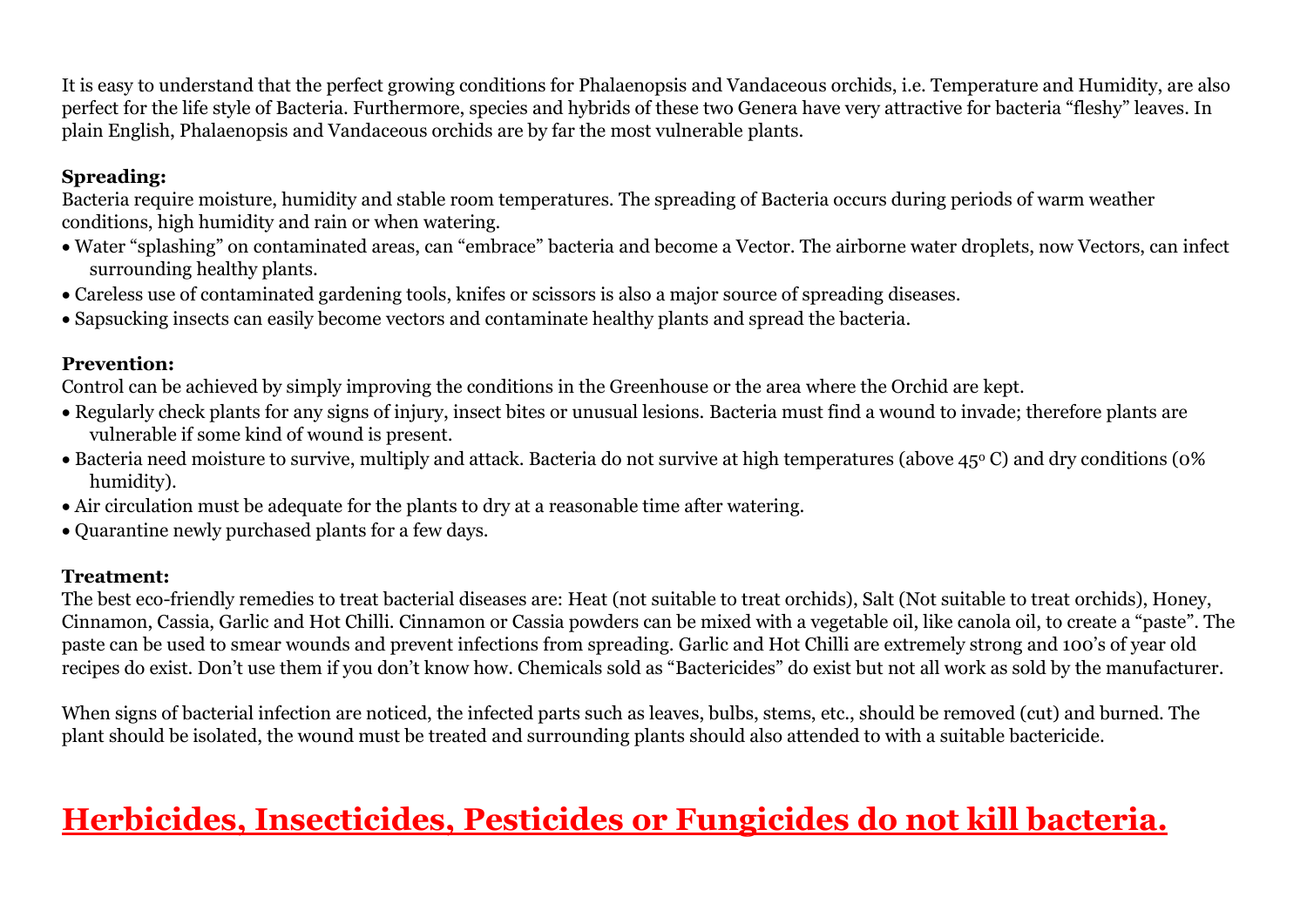Most disease causing "Phytopathogenic" bacteria are species of the following 6 Genera: Acidovorax, Burkholderia, Pseudomonas, Pectobacterium, Erwinia, and Bacillus. In literature, Phytomonas, a protozoan parasite, is mixed up with Pseudomonas, a bacterium.

## **Bacteria**

**Genus: Acidovorax:** Bacterial Brown Spot **(BBS)**; Leaf Spot (**LS**)

**Acidovorax** *avenae subsp. cattleyae (***AAC).** Rod shaped, Non–spore forming bacteria. Destructive disease.

**Host Genera:** Cattleya, Cypripedium, Dendrobium, Oncidium, Vanda, and Phalaenopsis.

**Symptoms:** Soft, water-soaked translucent lesions that become soft and often break. The exudates contain numerous bacteria that can easily spread to other parts of the same plant or surrounding plants. Lesions turn slowly brown or black.

**Phytomonas cattleyae** syn. **Acidovorax avenae subsp. cattleyae** syn. **Pseudomonas cattleyae**.

**Genus: Pseudomonas:** Bacterial Brown Rot (**BBR**); Bacterial Leaf Spot (**BLS**); Bacterial Brown Spot (**BBS**); Bacterial Brown Wet Spot (**BBWS**); Very active when wet.

**Pseudomonas** *cattleyae:* Bacterial Brown Wet Spot (**BBWS**).

**Host Genera:** Observed on Phalaenopsis but may attack any other orchid genera.

**Symptoms:** Visible on leaves as brown, brownish or brownish-black moist blisters. The bacteria will spread very rapidly and the disease eventually will kill the plant if not treated. Stop overhead watering. Remove all infected leaves.

**Genus: Erwinia:** Bacterial Brown Rot (**BBR**); Bacterial Soft Rot (**BSR**); Bacterial Soft Brown Rot (**BSBR**); Bacterial Leaf Spot (**BLS**); Bacterial Bulb Rot (**BBR**).

**Erwinia** *carotovora* syn. **Pectobacterium** *carotovorum*: Rod- shaped bacterium that causes the destruction of the plant's cell walls and creates an osmotically fragile cell.

**Host Genera:** Oncidium Alliance orchids and other Genera.

**Symptoms:** The bacteria are characterized as slimy and foul smelling. The bulbs of infected plants turn soft and yellowish in colour. Allegedly, the bacteria can survive in insects gut for hours and can be transferred from plant to plant by insects. Observed in the surface of water but it is unknown if it can survive in the soil, although in some reports it is described as "a soil inhabitant".

**Erwinia** *cypripedii:* Brown Rot (**BR**): Highly contagious and spread very rapidly when unchecked. It requires over 65% humidity and temperatures above 18<sup>o</sup>C to grow and multiply.

**Host Genera:** Serious threat to Paphiopedilum.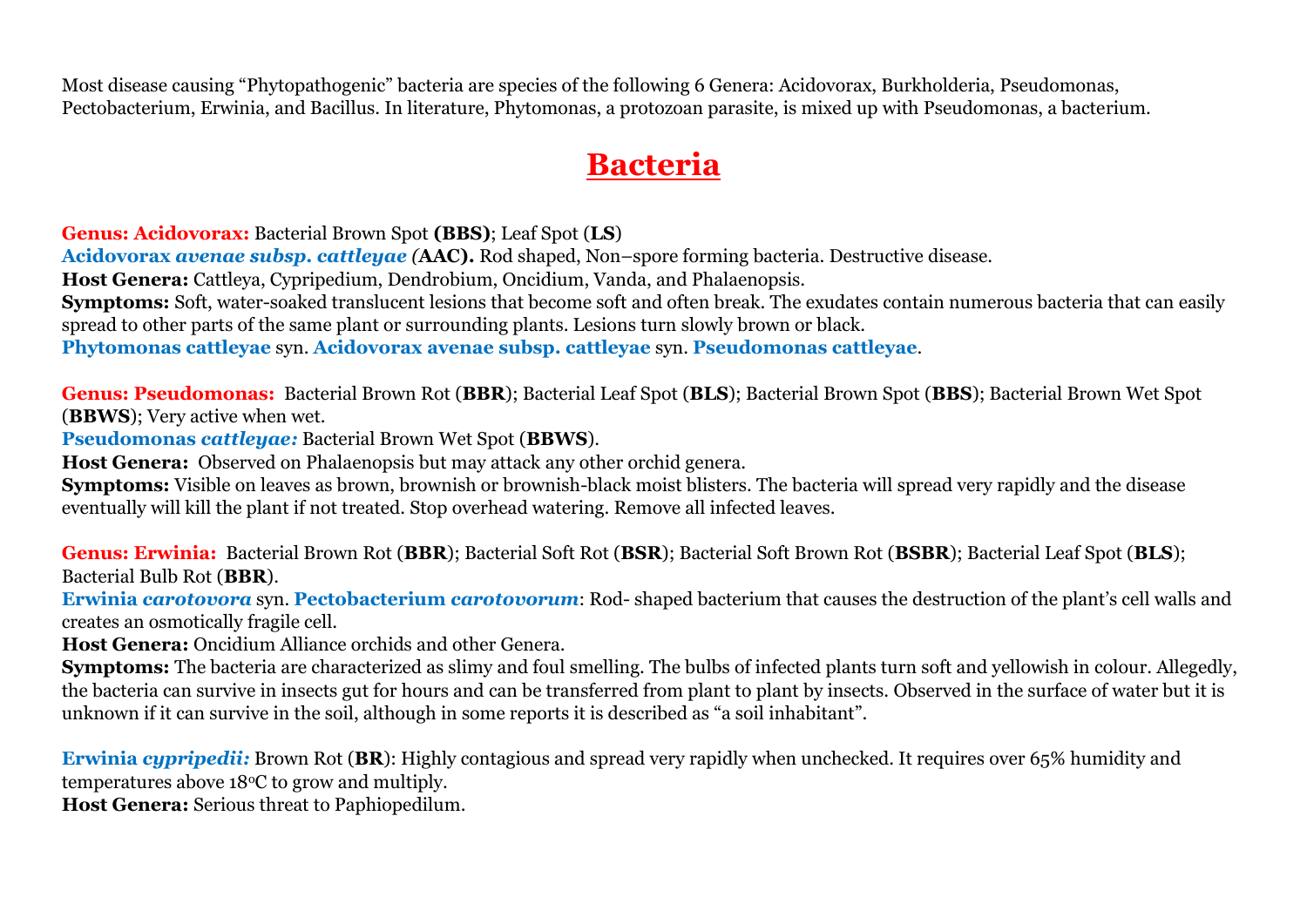**Symptoms:** Small to medium size translucent, almost circular "spots" that grow and join together and form larger "sunken" lesions. If unchecked, it spreads rapidly and when it reaches the crown the plant will be completely rot and collapse, although many leaves may still remain healthy looking. Infected areas exude moisture that contains infectious bacteria, and these pose a serious danger to surrounding plants. **Erwinia chrysanthemi: The disease is said to be incurable.** 

**Host Genera:** Devastating bacterial pathogen in Phalaenopsis.

**Symptoms:** Causes soft-rot by secretion of cell wall-degrading enzymes. Later, a foul smelling liquid starts to ooze from the bulbs.

**Genus: Pectobacterium:** Bacterial Soft Rot (**BSR**); Bacterial Soft Brown Rot (**BSBR**);

**Pectobacterium** *carotovorum* syn **Erwinia** *carotovora*. Rod shaped bacterium of the family Enterobacteriaceae, was formerly a member of the genus Erwinia.

**Host Genera:** Diverse host range.

**Pectobacterium** *chrysanthemi* syn. **Erwinia** *chrysanthemi*. Anaerobic.

**Genus: Bacillus:** Bacterial Leaf Spot (**BLS**); Bacterial Brown Rot (**BBR**); Bacillus is a rod-shaped bacterium and includes both free-living and pathogenic species.

**Genus: Burkholderia:** Bacterial Brown Rot (**BBR**); Bacterial Leaf Spot (**BLS**); Previously part of Pseudomonas. **Burkholderia** *gladioli*. Rod-shaped bacteria. **Host genera:** Dendrobium, Oncidium, Miltonia species and hybrids.

**Genus: Dickeya:** Bacterial Soft Rot (**BBR**); Bacterial Leaf Spot (**BLS**);

**Dickeya** *chrysanthemi* syn. **Pectobacterium chrysanthemi** syn. **Erwinia carotovora var. chrysanthemi** syn. **Pectobacterium carotovorum f. sp. chrysanthemi** syn. **Pectobacterium carotovorum var. chrysanthemi** syn. **Pectobacterium parthenii** syn. **Pectobacterium parthenii var. chrysanthemi** and syn. **Pectobacterium parthenii var. dianthicola**. **Host Genera:** Phalaenopsis, Dendrobium, Oncidium, Miltonia. **Dickeya** *dieffenbachiae:*

**Phytomonas:** trypanosomatid parasite of plants and fruit.

**Trypanosomatid**. A Genus of protozoan parasites found in plants that can be lethal causing necrosis. These are fairly common in the latex of many orchids and can be transmitted to the plants in the saliva of various plant insects. I have never seen damage caused by Phytomonas.

**Copyright © 2016.**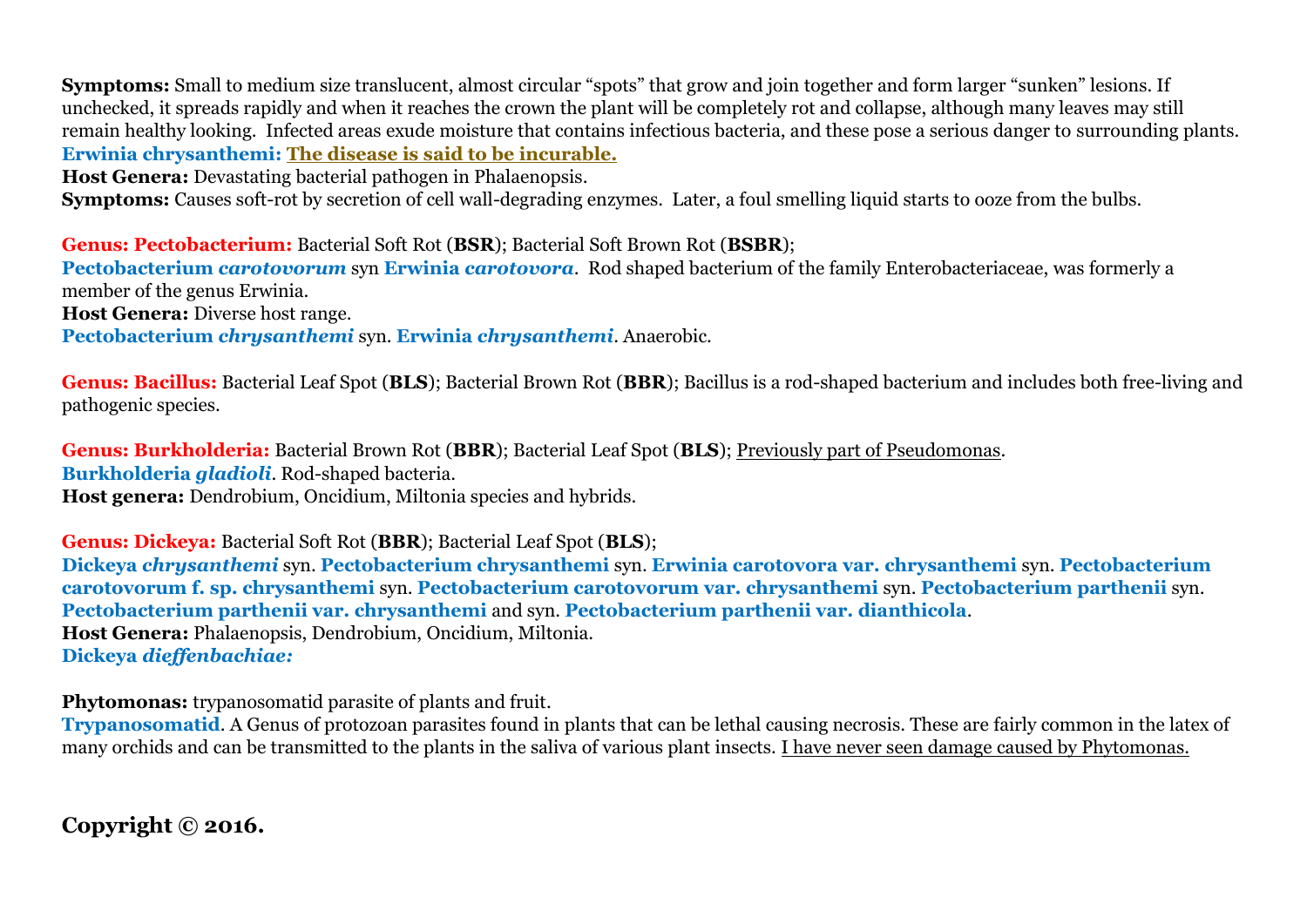### **Bacteria known to attack orchids.**

| <b>Division</b>   | <b>Class</b>         | Order                   | Family             | <b>Genus</b>        | <b>Species</b> | <b>Sub-Species</b> |
|-------------------|----------------------|-------------------------|--------------------|---------------------|----------------|--------------------|
| Proteobacteria    |                      |                         |                    |                     |                |                    |
|                   | Beta-Proteobacteria  |                         |                    |                     |                |                    |
|                   |                      | <b>Burkoholderiales</b> |                    |                     |                |                    |
|                   |                      |                         | Comamomadaceae     |                     |                |                    |
|                   |                      |                         |                    | <b>Acidovorax</b>   |                |                    |
|                   |                      |                         |                    |                     | avenae         |                    |
|                   |                      |                         |                    |                     |                | subsp. cattleyae   |
|                   |                      |                         |                    | <b>Burkholderia</b> |                |                    |
|                   |                      |                         |                    |                     | gladioli       |                    |
|                   | Gamma-Proteobacteria |                         |                    |                     |                |                    |
|                   |                      | Pseudomonadales         |                    |                     |                |                    |
|                   |                      |                         | Pseudomonadaceae   |                     |                |                    |
|                   |                      |                         |                    | <b>Pseudomonas</b>  |                |                    |
|                   |                      |                         |                    |                     | cattleyae      |                    |
|                   |                      |                         |                    |                     | gladioli       |                    |
|                   |                      |                         |                    |                     | grimontii      |                    |
|                   |                      | Enterobacteriales       |                    |                     |                |                    |
|                   |                      |                         | Enterobacteriaceae |                     |                |                    |
|                   |                      |                         |                    | Pectobacterium      |                |                    |
|                   |                      |                         |                    |                     | carotovorum    |                    |
|                   |                      |                         |                    |                     | chrysanthemi   |                    |
|                   |                      |                         |                    | <b>Erwinia</b>      |                |                    |
|                   |                      |                         |                    |                     | cypripedii     |                    |
|                   |                      |                         |                    |                     | carotovora     |                    |
|                   |                      |                         |                    |                     |                | var. carotovora    |
|                   |                      |                         |                    |                     |                | var. chrysanthemi  |
|                   |                      |                         |                    | <b>Dickeya</b>      |                |                    |
|                   |                      |                         |                    |                     | chrysanthemi   |                    |
|                   |                      |                         |                    |                     | dieffenbachiae |                    |
| <b>Firmicutes</b> |                      |                         |                    |                     |                |                    |
|                   | <b>Bacilli</b>       | <b>Bacilliales</b>      | Bacillaceae        | <b>Bacillus</b>     | cypripedii     |                    |